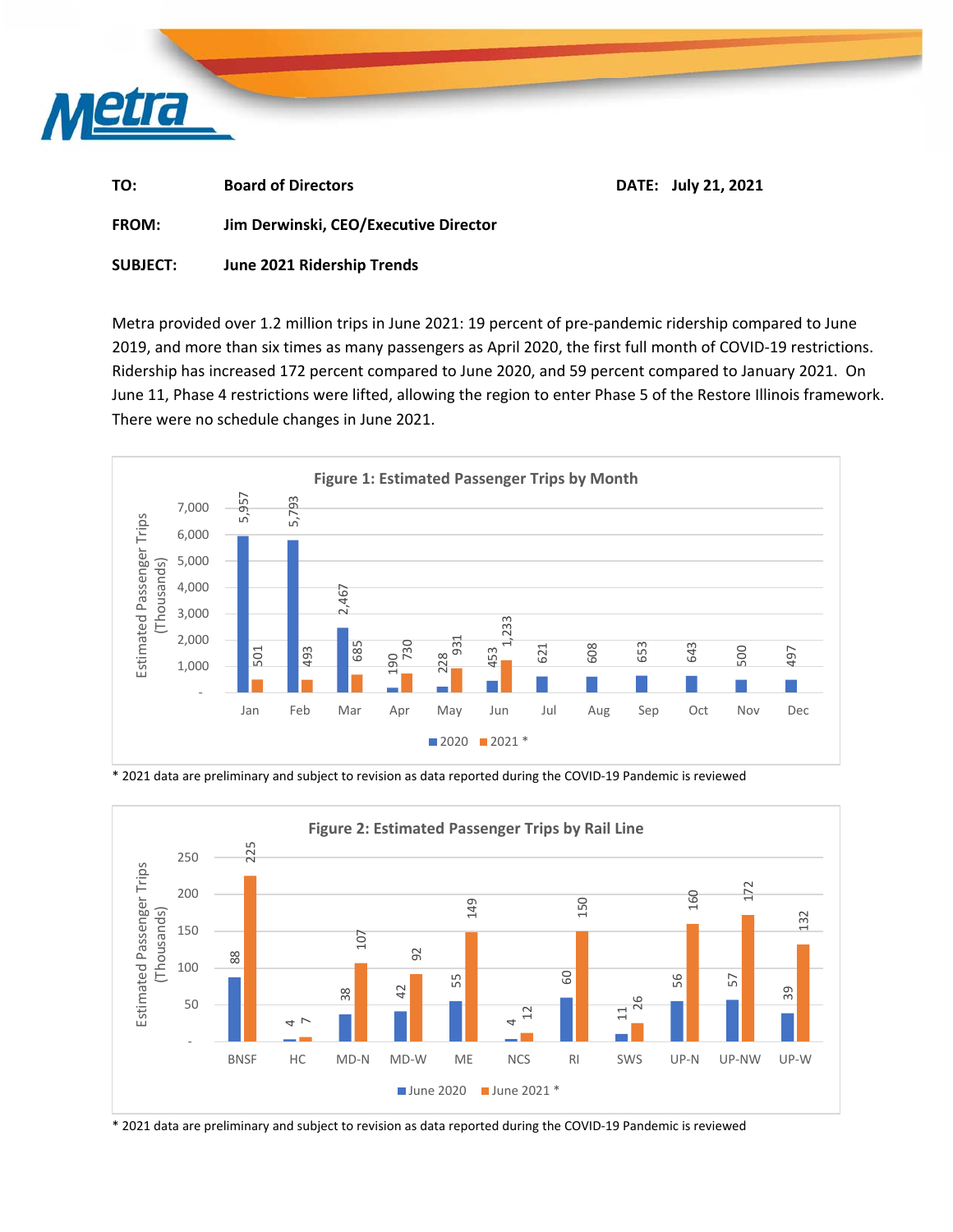Weekday passenger loads averaged 51,400 passengers per day, starting the month at 45,900 the week of June 1‐4 and climbing to 54,400 the week of June 28‐July 2. Average weekday ridership was down 82 percent compared to June 2019. Weekends performed significantly better, with both average Saturday and average Sunday ridership being down 57 percent compared to June 2019. Ridership saw a significant jump in the first full week of July, averaging 65,700 July 6‐9.



Onboard fare collection resumed on the Union Pacific lines June 1, meaning June is the first month with complete ticket sales information since the COVID‐19 Pandemic began. Compared to June 2019, a significant share of ridership has shifted from the monthly pass to the 10‐Ride Ticket, One‐Way Ticket, \$10 All Day Pass, and Round Trip Plus Pass. The share of riders using the Ventra App grew compared to before the pandemic: 61 percent of riders used the Ventra App in June 2021 compared to 45% in June 2019.

| Average Week<br>(Thous<br>30<br>20.6<br>$\frac{1}{21}$ $\frac{4}{9}$<br>20<br>10                                                                                                                                                                                                                                                                                                                                                                                                                                           | 22.0<br>$\frac{1}{21}$            | 23.4<br>19.0<br>$\overline{21}$    | 24.3<br>25.4<br>26.<br>25.4                              | 27.<br>$\frac{8}{2}$<br>27                                     | $\frac{8}{2}$<br>S                |                                      |                                    |                                      |
|----------------------------------------------------------------------------------------------------------------------------------------------------------------------------------------------------------------------------------------------------------------------------------------------------------------------------------------------------------------------------------------------------------------------------------------------------------------------------------------------------------------------------|-----------------------------------|------------------------------------|----------------------------------------------------------|----------------------------------------------------------------|-----------------------------------|--------------------------------------|------------------------------------|--------------------------------------|
| an 11-15<br>Jan $4-8$                                                                                                                                                                                                                                                                                                                                                                                                                                                                                                      | Feb 1-5<br>lan 25-29<br>lan 18-22 | Feb 22-26<br>Feb 15-19<br>Feb 8-12 | Mar 22-26<br>Mar <sub>1-5</sub><br>Mar 15-19<br>Mar 8-12 | Apr 12-16<br>Apr 5-9<br>Vlar 29-Apr                            | Apr 26-30<br>Apr 19-23<br>May 3-7 | May 24-28<br>May 10-14<br>Vlay 17-21 | Jun 14-18<br>Jun $1-4$<br>Jun 7-11 | Jun 21-25<br>Jun 28-Jul 2<br>Jul 6-9 |
| Onboard fare collection resumed on the Union Pacific lines June 1, meaning June is the first month with<br>complete ticket sales information since the COVID-19 Pandemic began. Compared to June 2019, a signif<br>share of ridership has shifted from the monthly pass to the 10-Ride Ticket, One-Way Ticket, \$10 All Day P<br>and Round Trip Plus Pass. The share of riders using the Ventra App grew compared to before the pander<br>percent of riders used the Ventra App in June 2021 compared to 45% in June 2019. |                                   |                                    |                                                          |                                                                |                                   |                                      |                                    |                                      |
|                                                                                                                                                                                                                                                                                                                                                                                                                                                                                                                            |                                   |                                    |                                                          | Table 1: Ticket Sales and Ridership by Ticket Type (thousands) |                                   |                                      |                                    |                                      |
|                                                                                                                                                                                                                                                                                                                                                                                                                                                                                                                            |                                   |                                    | <b>Ticket Sales</b>                                      |                                                                |                                   |                                      | Ridership                          |                                      |
| <b>Ticket Type</b>                                                                                                                                                                                                                                                                                                                                                                                                                                                                                                         | June<br>2019                      | June<br>2021                       | <b>June 2019</b><br><b>Share</b>                         | <b>June 2021</b><br><b>Share</b>                               | June<br>2019                      | June<br>2021                         | <b>June 2019</b><br><b>Share</b>   | <b>June 2021</b><br><b>Share</b>     |
| <b>Monthly Pass</b>                                                                                                                                                                                                                                                                                                                                                                                                                                                                                                        | 84                                | 7                                  | 7%                                                       | 1%                                                             | 3,609                             | 218                                  | 57%                                | 18%                                  |
| 10-Ride Ticket                                                                                                                                                                                                                                                                                                                                                                                                                                                                                                             | 151                               | 42                                 | 12%                                                      | 9%                                                             | 1,515                             | 421                                  | 24%                                | 34%                                  |
| One-Way Ticket                                                                                                                                                                                                                                                                                                                                                                                                                                                                                                             | 922                               | 240                                | 73%                                                      | 50%                                                            | 922                               | 240                                  | 14%                                | 20%                                  |
| <b>Weekend Pass</b>                                                                                                                                                                                                                                                                                                                                                                                                                                                                                                        | 104                               |                                    | 8%                                                       | 0%                                                             | 260                               |                                      | 4%                                 | 0%                                   |
| One Day Weekend Pass                                                                                                                                                                                                                                                                                                                                                                                                                                                                                                       |                                   | 41                                 | 0%                                                       | 9%                                                             |                                   | 50                                   | 0%                                 | 4%                                   |
| Two Day Weekend Pass                                                                                                                                                                                                                                                                                                                                                                                                                                                                                                       |                                   | 9                                  | 0%                                                       | 2%                                                             |                                   | 19                                   | 0%                                 | 2%                                   |
| \$10 All Day Pass                                                                                                                                                                                                                                                                                                                                                                                                                                                                                                          |                                   | 104                                | 0%                                                       | 22%                                                            |                                   | 202                                  | 0%                                 | 16%                                  |
| Round Trip Plus                                                                                                                                                                                                                                                                                                                                                                                                                                                                                                            |                                   | 32                                 | 0%                                                       | 7%                                                             |                                   | 60                                   | 0%                                 | 5%                                   |
| RTA Ride Free Permit                                                                                                                                                                                                                                                                                                                                                                                                                                                                                                       |                                   |                                    | 0%                                                       | 0%                                                             | 73                                | 23                                   | 1%                                 | 2%                                   |
| Total                                                                                                                                                                                                                                                                                                                                                                                                                                                                                                                      | 1,272                             | 477                                | 100%                                                     | 100%                                                           | 6,400                             | 1,233                                | 100%                               | 100%                                 |

## **Table 1: Ticket Sales and Ridership by Ticket Type (thousands)**

Note: Values do not add to equal total due to the Group Sales, Marketing Sales, Ravinia Passes, and Refund Adjustments; 2019 data may not match previously‐reported totals due to late‐reporting sales and refunds; 2021 data are preliminary and subject to revision as data